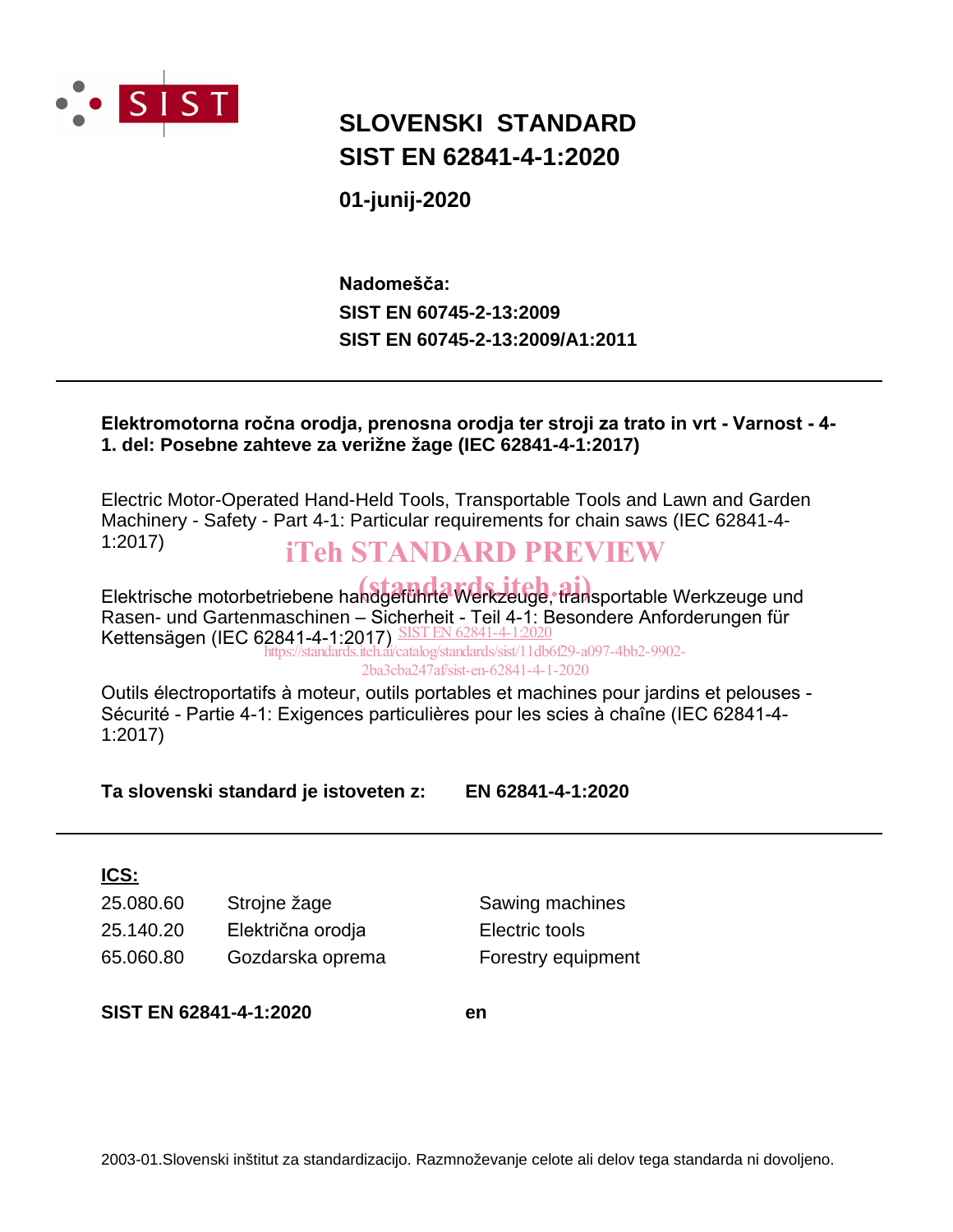# iTeh STANDARD PREVIEW (standards.iteh.ai)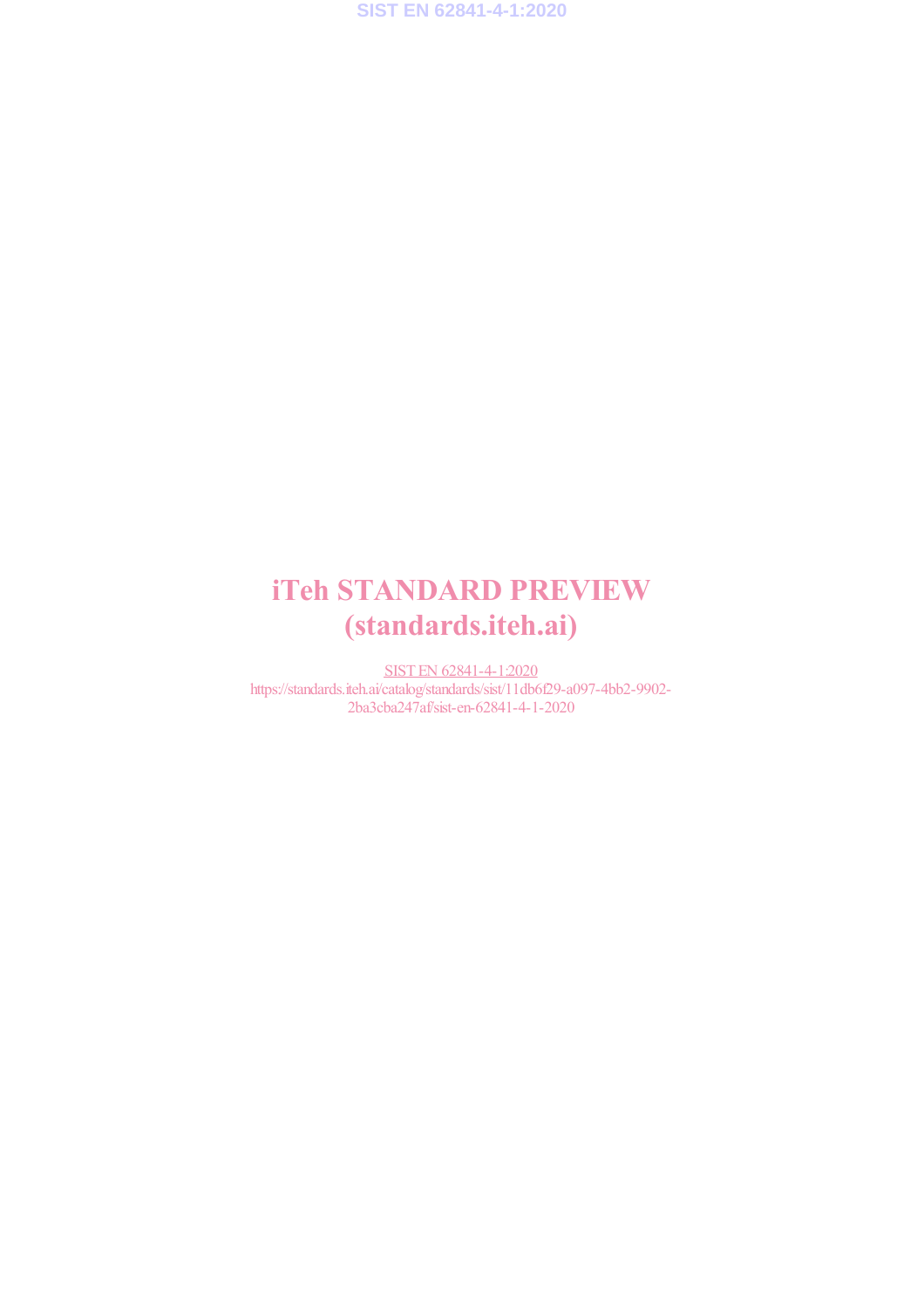#### **SIST EN 62841-4-1:2020**

# EUROPEAN STANDARD NORME EUROPÉENNE EUROPÄISCHE NORM

## **EN 62841-4-1**

March 2020

ICS 25.140.20 Supersedes EN 60745-2-13:2009 and all of its amendments and corrigenda (if any)

English Version

## Electric Motor-Operated Hand-Held Tools, Transportable Tools and Lawn and Garden Machinery - Safety - Part 4-1: Particular requirements for chain saws (IEC 62841-4-1:2017 , modified)

Outils électroportatifs à moteur, outils portables et machines pour jardins et pelouses - Sécurité - Partie 4-1: Exigences particulières pour les scies à chaîne (IEC 62841-4-1:2017 , modifiée)

 Elektrische motorbetriebene handgeführte Werkzeuge, transportable Werkzeuge und Rasen- und Gartenmaschinen - Sicherheit - Teil 4-1: Besondere Anforderungen für Kettensägen (IEC 62841-4-1:2017 , modifiziert)

This European Standard was approved by CENELEC on 2017-11-15. CENELEC members are bound to comply with the CEN/CENELEC This European Standard was approved by CENELEC on 2017-11-15. CENELEC members are bound to comply with the CEN/CENELEC<br>Internal Regulations which sti<mark>pulate the</mark> conditions for giving this European Standard the status of a

Up-to-date lists and bibliographical references concerning such national standards may be obtained on application to the CEN-CENELEC Management Centre or to any CENELEC member.

SIST EN 62841-4-1:2020<br>This European Standard exists in three official versions (English, French, German). A version in any other language made by translation This European Standard Exists in three onicial versions (English, Tench, Sennan). A version in any other language made by translation<br>under the responsibility of a CENELEC member into its own language and notified to the C same status as the official versions. 2ba3cba247af/sist-en-62841-4-1-2020

CENELEC members are the national electrotechnical committees of Austria, Belgium, Bulgaria, Croatia, Cyprus, the Czech Republic, Denmark, Estonia, Finland, France, Germany, Greece, Hungary, Iceland, Ireland, Italy, Latvia, Lithuania, Luxembourg, Malta, the Netherlands, Norway, Poland, Portugal, Republic of North Macedonia, Romania, Serbia, Slovakia, Slovenia, Spain, Sweden, Switzerland, Turkey and the United Kingdom.



European Committee for Electrotechnical Standardization Comité Européen de Normalisation Electrotechnique Europäisches Komitee für Elektrotechnische Normung

**CEN-CENELEC Management Centre: Rue de la Science 23, B-1040 Brussels** 

© 2020 CENELEC All rights of exploitation in any form and by any means reserved worldwide for CENELEC Members.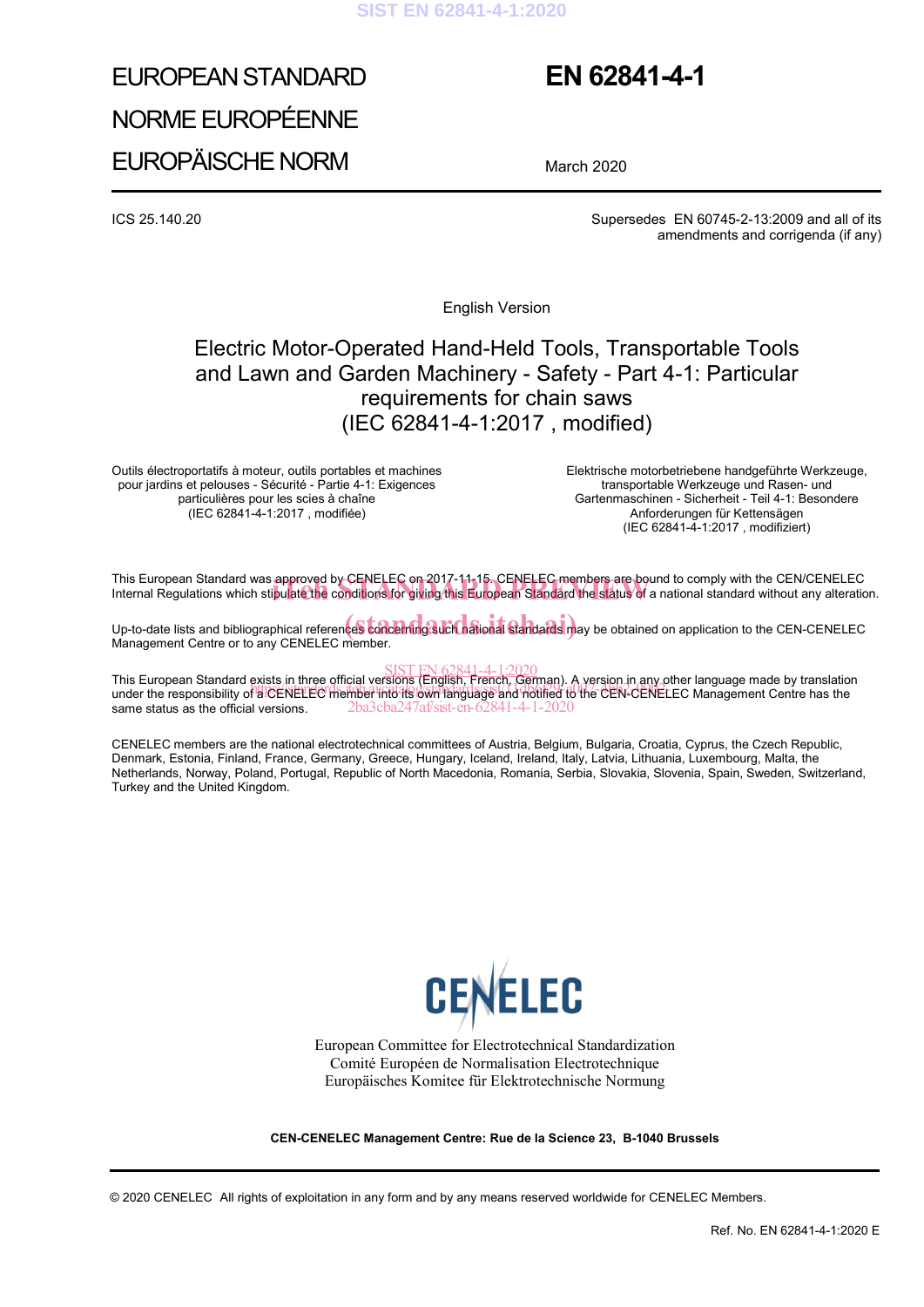### **European foreword**

The text of document 116/339/FDIS, future edition 1 of IEC 62841-4-1, prepared by IEC/TC 116 "Safety of motor-operated electric tools" was submitted to the IEC-CENELEC parallel vote and approved by CENELEC as EN 62841-4-1:2020.

A draft amendment, which covers common modifications to IEC 62841-4-1 (116/339/FDIS), was prepared by CLC/TC 116 "Safety of motor-operated electric tools" and approved by CENELEC.

The following dates are fixed:

| $\bullet$ |  | standard or by endorsement | latest date by which this document has (dop)<br>to be implemented at national level by<br>publication of an identical national | 2020-09-13 |
|-----------|--|----------------------------|--------------------------------------------------------------------------------------------------------------------------------|------------|
|           |  |                            | • latest date by which the national (dow)                                                                                      | 2024-03-13 |

standards conflicting with this document have to be withdrawn

EN 62841-4-1:2020 supersedes EN 60745-2-13:2009 + A1:2010.

Attention is drawn to the possibility that some of the elements of this document may be the subject of patent rights. CENELEC shall not be held responsible for identifying any or all such patent rights.

This European Standard is divided into four parts  ${\bf R}$  D  ${\bf P}\bf{R}\bf{E}\bf{V}\bf{I}\bf{E}\bf{W}$ 

- Part 1: General requirements which are common to most hand-held electric motor operated tools (for the purpose of this standard referred to simply as tools) which could come within the scope of this standard; SIST EN 62841-4-1:2020 https://standards.iteh.ai/catalog/standards/sist/11db6f29-a097-4bb2-9902-
- Part 2, 3 or 4: Requirements for 2 particula alispes 6184 bols  $1 \frac{1}{2}$  which either supplement or modify the requirements given in Part 1 to account for the particular hazards and characteristics of these specific tools.

This Part 4-1 is to be used in conjunction with EN 62841-1:2015.

This Part 4-1 supplements or modifies the corresponding clauses in EN 62841-1:2015, so as to convert it into the European Standard: Particular requirements for chain saws.

Where a particular subclause of Part 1 is not mentioned in this Part 4-1, that subclause applies as far as relevant. When this standard states "addition", "modification" or "replacement", the relevant text in Part 1 is to be adapted accordingly.

The following print types are used:

- requirements: in roman type;
- *- test specifications: in italic type;*
- notes: in smaller roman type.

The terms defined in Clause 3 are printed in **bold typeface**.

Subclauses, notes, tables and figures which are additional to those in Part 1 are numbered starting from 101.

Clauses, subclauses, notes, tables, figures and annexes which are additional to those in IEC 62841-4-1:2017 are prefixed "Z".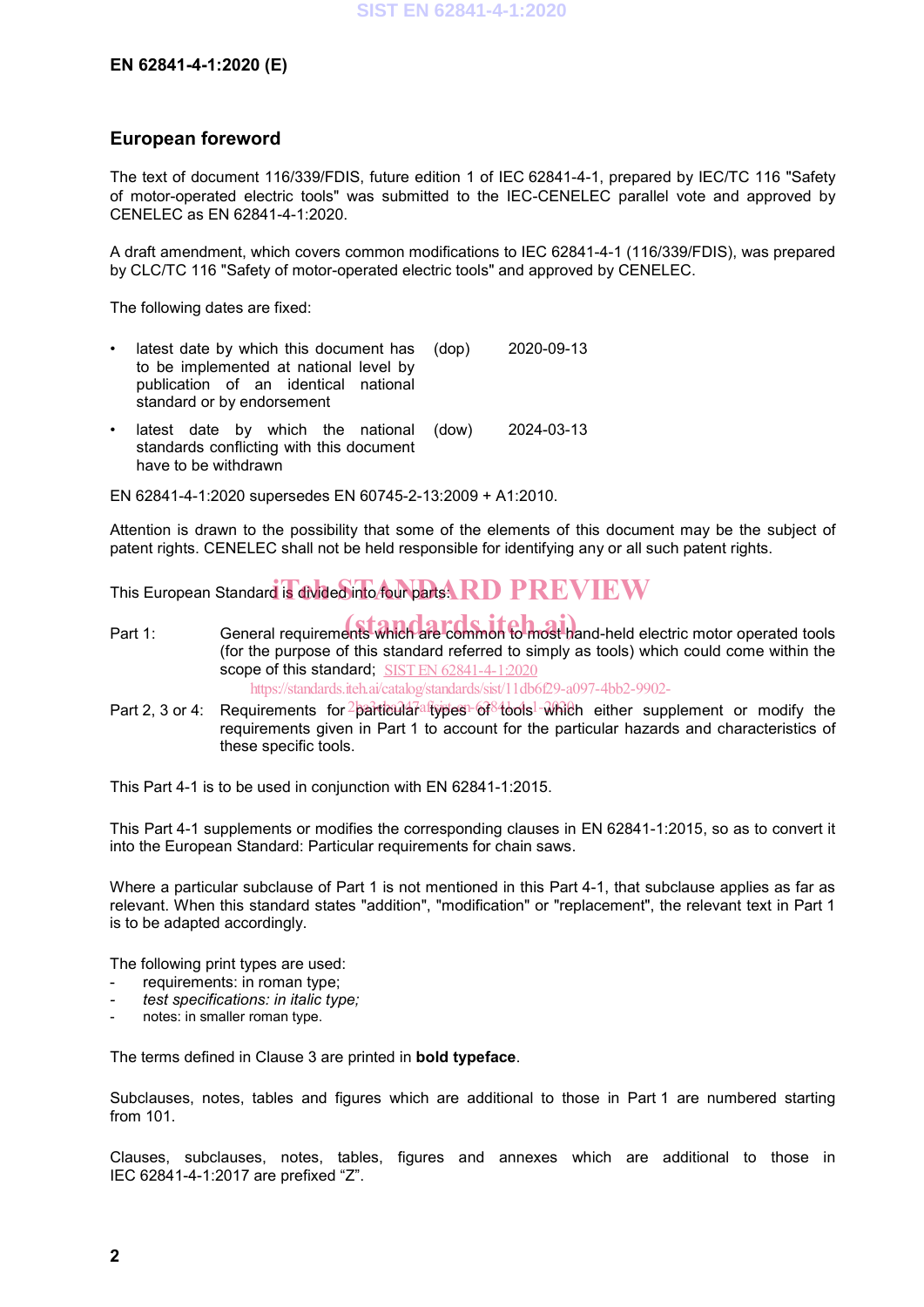This European Standard follows the overall requirements of EN ISO 12100.

This document has been prepared under a mandate given to CENELEC by the European Commission and the European Free Trade Association and supports essential requirements of EU Directive(s).

For the relationship with EU Directive(s), see informative Annex ZZ, which is an integral part of this document.

Compliance with the clauses of Part 1 together with this Part 4-1 provides one means of conforming with the essential health and safety requirements of the Directive concerned.

#### **Endorsement notice**

The text of the International Standard IEC 62841-4-1:2017 was approved by CENELEC as a European Standard with agreed common modifications.

# iTeh STANDARD PREVIEW (standards.iteh.ai)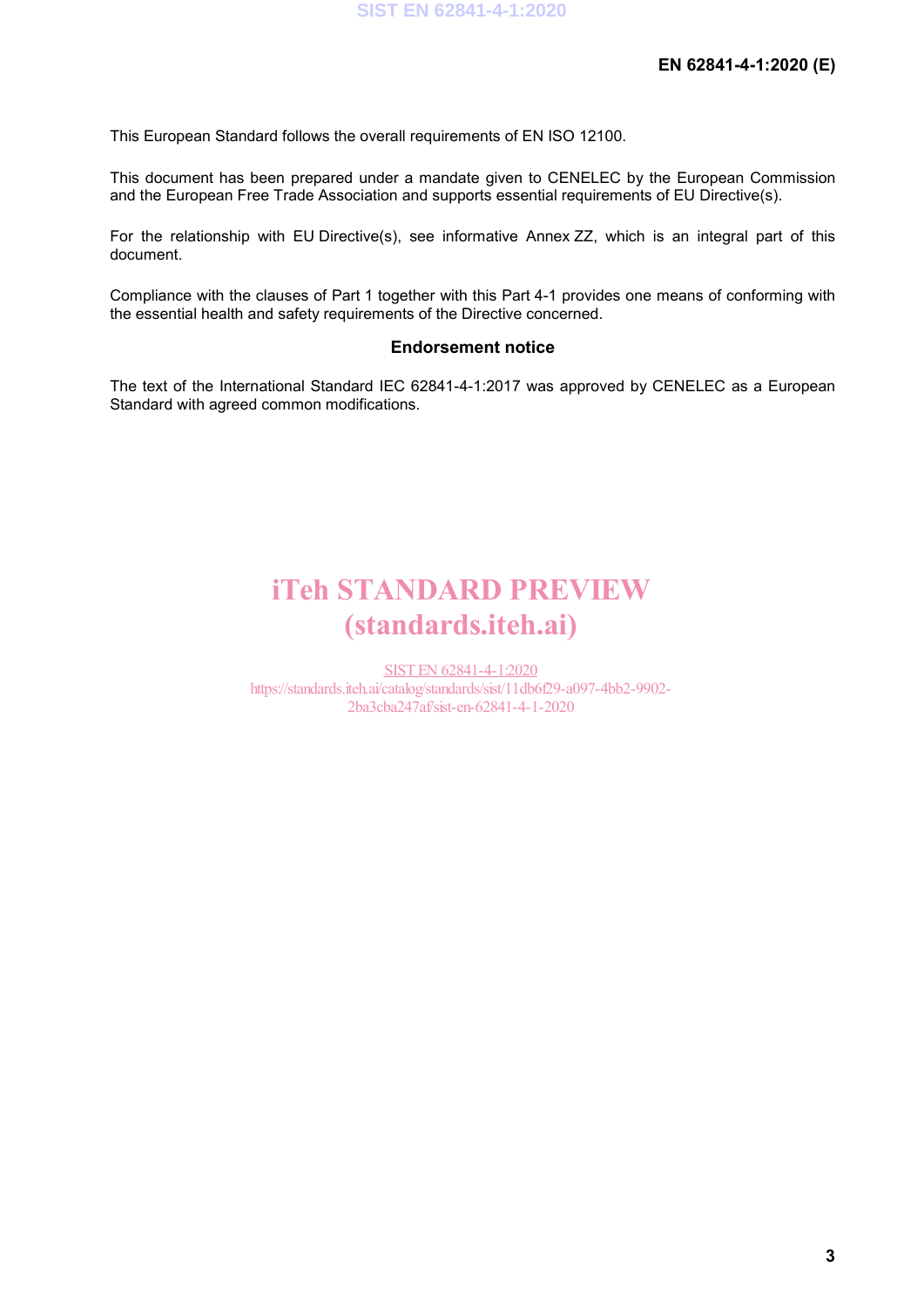## **COMMON MODIFICATIONS**

#### **1 Scope**

*Add the following to the existing Clause 1:*

This standard covers all significant hazards, hazardous situations or hazardous events relevant for tools covered by this standard.

NOTE Z101 Essential requirements not mentioned in Table ZZ.1 are deemed to be not applicable, because the corresponding hazards are either not significant for tools covered by this standard or do not require specific action by the designer.

**Annex I**

*Replace the title of Annex I with the following:*

## **Annex I**

(normative)

## **Measurement of noise and vibration emissions**

iTeh STANDARD PREVIEW

*and delete the note.*

SIST EN 62841-4-1:2020

(standards.iteh.ai)

https://standards.iteh.ai/catalog/standards/sist/11db6f29-a097-4bb2-9902-

**Replace** *I.2.5.3 with the following*.<sup>23cba247af/sist-en-62841-4-1-2020</sup>

**I.2.5.3** Battery powered **chain saws** shall be tested with a fully charged battery using a **saw chain** and the longest **guide bar** combination(s) as specified in 8.14.2 c) 101), under both of the following conditions:

- no-load speed, with the highest setting of the speed control, if any; and
- at **maximum speed**, by applying, if necessary, an adjustable load by means of a water brake (or equivalent) as specified in A.2.1 of ISO 22868:2011, which is increased starting from zero (no-load) until the **maximum speed** is achieved.

NOTE The use of the adjustable load is only necessary for machines where the **maximum speed** occurs at part load. For machines, where the **maximum speed** occurs at no-load, the application of an adjustable load is not necessary.

Four consecutive sound power level tests at no-load speed and four at **maximum speed** shall be carried out. The resulting sound power level  $L_{WA}$  is calculated by:

$$
L_{WA} = 10 \lg \frac{1}{2} \Big[ 10^{0.1L_{W1}} + 10^{0.1L_{W2}} \Big] \ dB
$$

where

 $L_{W1}$  is the arithmetic mean, rounded to the nearest decibel, of the four sound power level tests performed at no-load speed; and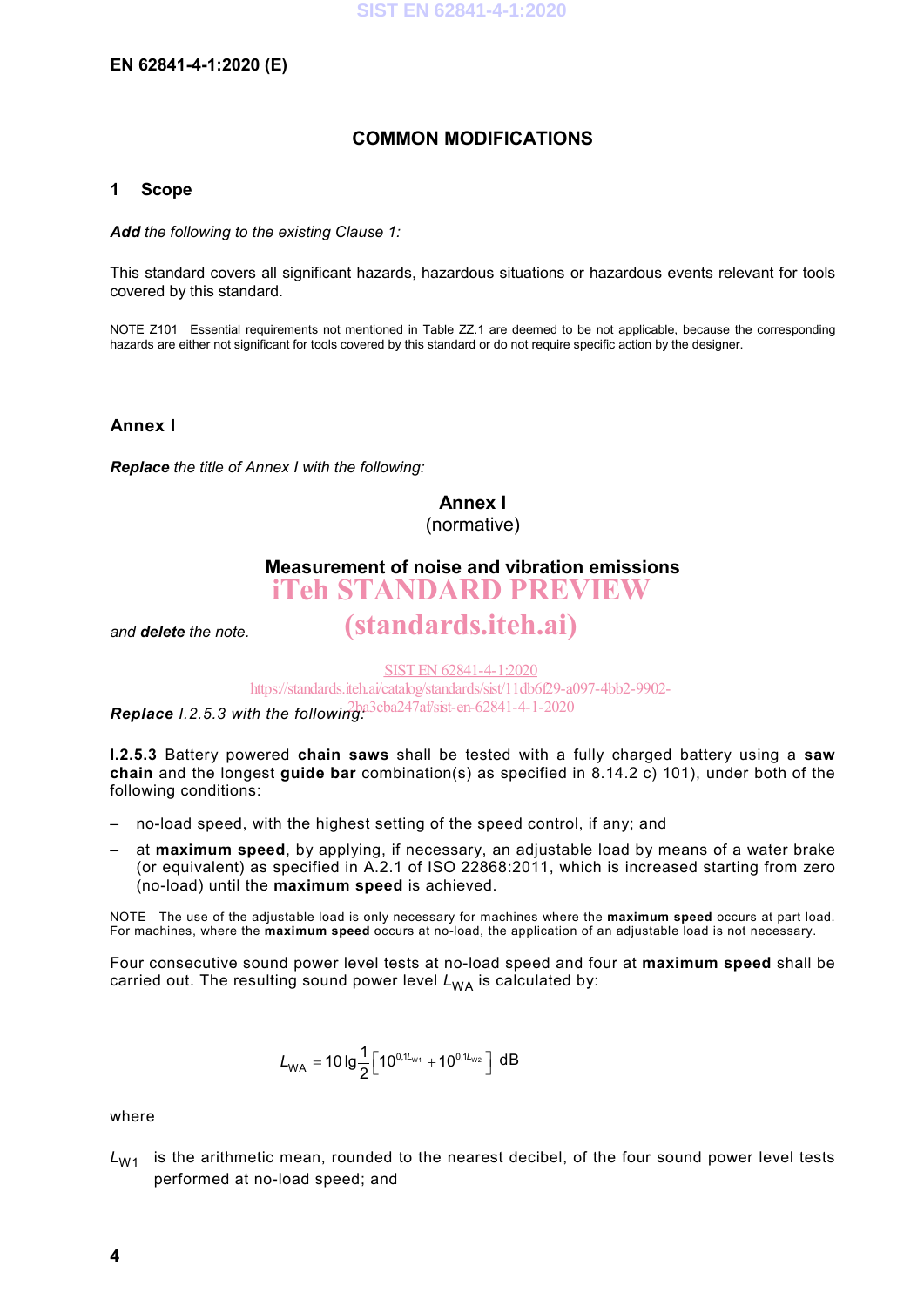$L_{W2}$  is the arithmetic mean, rounded to the nearest decibel, of the four sound power level tests performed at **maximum speed**.

During measurements, the machine shall operate under stable conditions. Once the noise emission is steady, the measurement time interval shall be at least 15 s. If measurements are to be made in octave or one-third octave frequency bands, the minimum period of observation shall be 30 s for the frequency bands centred on or below 160 Hz, and 15 s for the frequency bands centred on or above 200 Hz.

### **Annex K**

#### (normative)

### **Battery tools and battery packs**

#### **K.1 Scope**

*Replace Note 102 with the following normative text:*

This annex does not apply to **chain saws equipped with integral batteries** and with a **maximum speed**<br>of the saw chain exceeding 5 m/s. of the **saw chain** exceeding 5 m/s.

## (standards.iteh.ai)

SIST EN 62841-4-1:2020

*Replace Subclause K.21.18 with the following:* https://standards.iteh.ai/catalog/standards/sist/11db6f29-a097-4bb2-9902-

2ba3cba247af/sist-en-62841-4-1-2020

#### **K.21.18.Z101 Isolation and disabling device**

Machines with an **integral battery** shall either be equipped

- with an isolation device to prevent the risk of injury from mechanical hazards during servicing or **user maintenance**; or
- with a disabling device that prevents unintentional starting of the machine.

#### An isolation device shall

- provide disconnection of all poles of the **battery** from the serviceable region of the machine;
- be equipped with an unambiguous indication of the state of the disconnection device which corresponds to each position of its manual control (actuator);
- be provided with protection against accidental reconnection.

NOTE 1 Examples of methods to achieve this disconnection include removable jumpers, **integral batteries** that can be disconnected for servicing or **user maintenance**, or an electromechanical **power switch** with a direct mechanical link between the actuator and the contact.

NOTE 2 The risk of accidental reconnection for a **power switch** is addressed by the requirement of 21.18.102. The other examples in NOTE 1 achieve this by the necessary actions for reconnection.

A disabling device may be achieved by any of the following:

– a self-restoring or non-self-restoring lock-off device where two separate and dissimilar actions are necessary before the motor is switched on (e.g. a **power switch** which has to be pushed in before it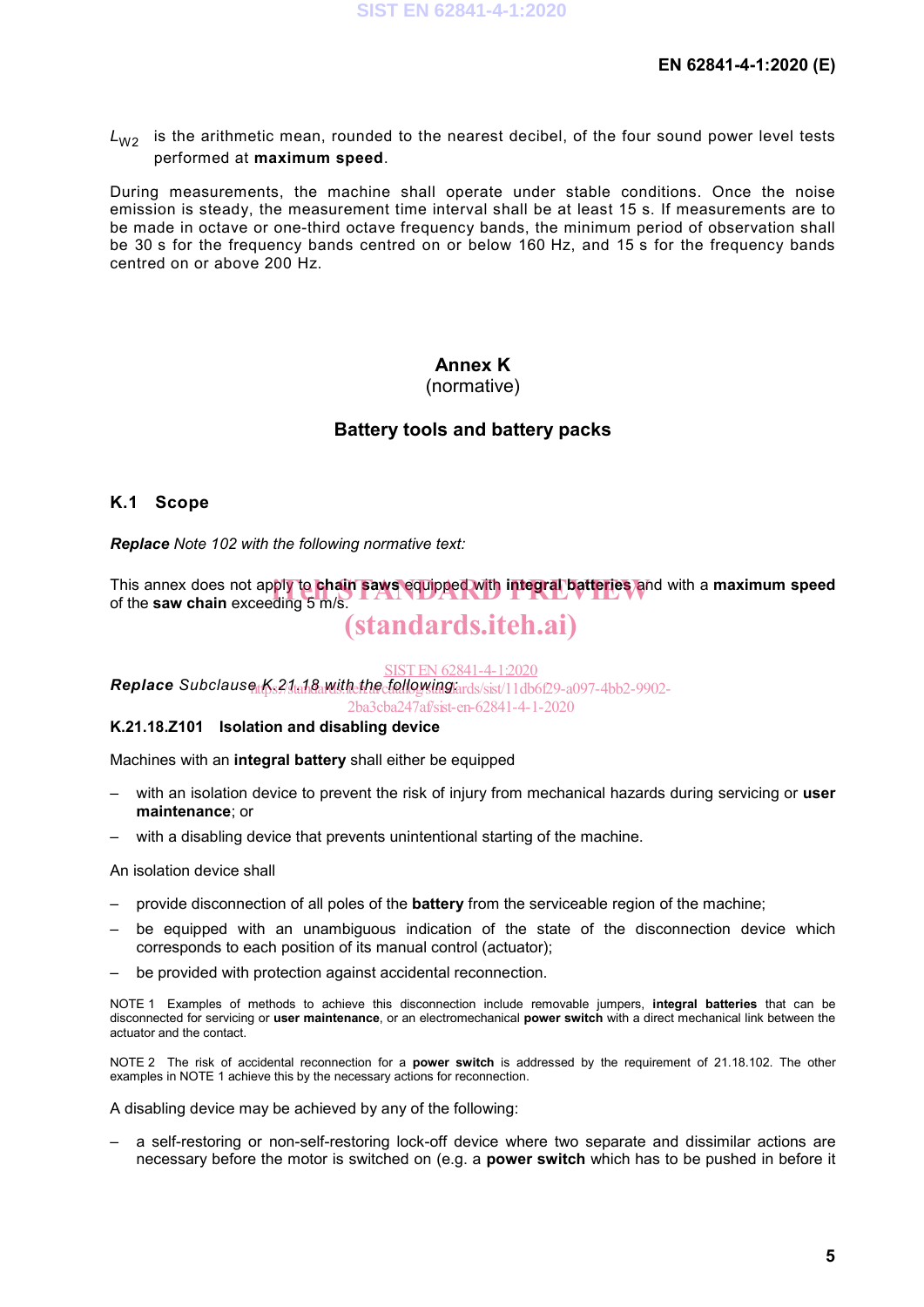can be moved laterally to close the contacts to start the motor). It shall not be possible to achieve these two actions with a single grasping motion or a straight-line motion;

– a removable disabling device provided with the machine where it shall not be possible for the machine to be operated when either applied or removed.

*Compliance is checked by inspection and by manual test.*

## **Annex L**

#### (normative)

### **Battery tools and battery packs provided with mains connection or nonisolated sources**

#### **L.1 Scope**

*Replace Note 102 with the following normative text:*

This annex does not apply to **chain saws** equipped with **integral batteries** and with a **maximum speed**  of the **saw chain** exceeding 5 m/s.

# iTeh STANDARD PREVIEW

## (standards.iteh.ai)

*Replace Subclause L.21.18 with the following:*

SIST EN 62841-4-1:2020

### L.21.18.Z101 **Isolation/and disabling device** adards/sist/11db6f29-a097-4bb2-9902-

2ba3cba247af/sist-en-62841-4-1-2020

Machines with an **integral battery** shall either be equipped

- with an isolation device to prevent the risk of injury from mechanical hazards during servicing or **user maintenance**; or
- with a disabling device that prevents unintentional starting of the machine.

An isolation device shall

- provide disconnection of all poles of the **battery** from the serviceable region of the machine;
- be equipped with an unambiguous indication of the state of the disconnection device which corresponds to each position of its manual control (actuator);
- be provided with protection against accidental reconnection.

NOTE 1 Examples of methods to achieve this disconnection include removable jumpers, **integral batteries** that can be disconnected for servicing or **user maintenance**, or an electromechanical **power switch** with a direct mechanical link between the actuator and the contact.

NOTE 2 The risk of accidental reconnection for a **power switch** is addressed by the requirement of 21.18.102. The other examples in NOTE 1 achieve this by the necessary actions for reconnection.

A disabling device may be achieved by any of the following:

– a self-restoring or non-self-restoring lock-off device where two separate and dissimilar actions are necessary before the motor is switched on (e.g. a **power switch** which has to be pushed in before it can be moved laterally to close the contacts to start the motor). It shall not be possible to achieve these two actions with a single grasping motion or a straight-line motion;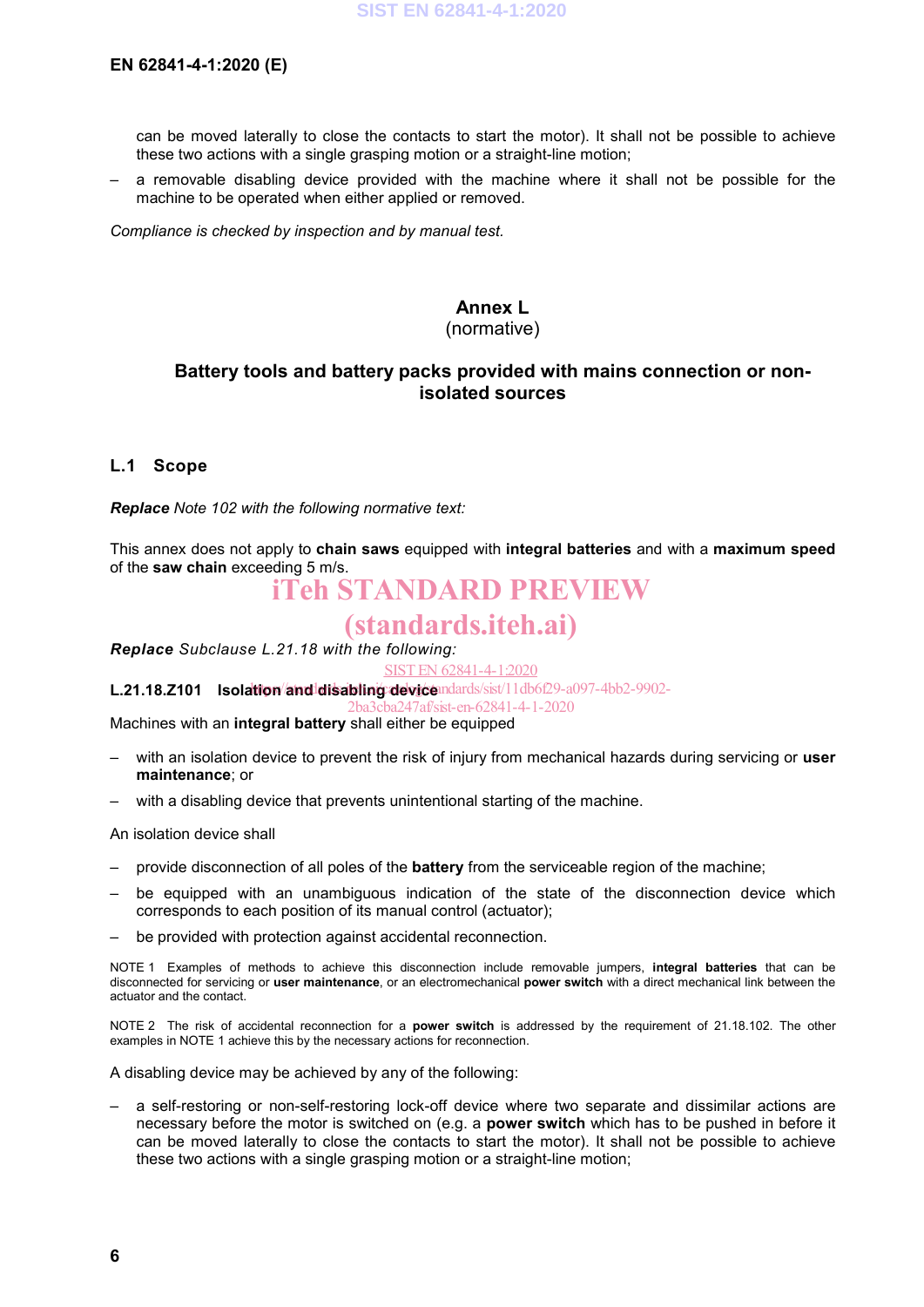– a removable disabling device provided with the machine where it shall not be possible for the machine to be operated when either applied or removed.

*Compliance is checked by inspection and by manual test.*

# iTeh STANDARD PREVIEW (standards.iteh.ai)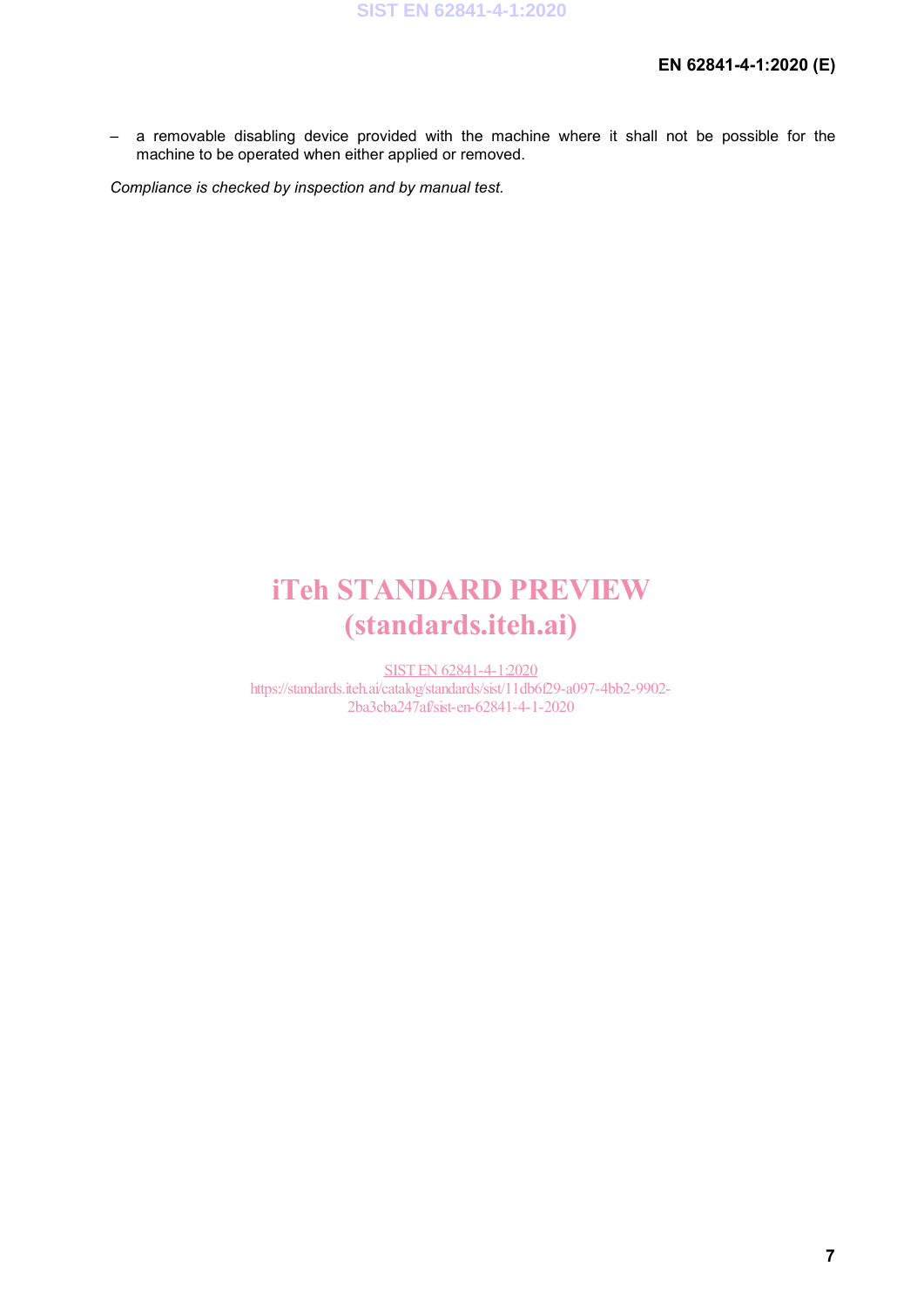**EN 62841-4-1:2020 (E)**

*Add the following annexes:*

## **Annex ZA**

#### (normative)

### **Normative references to international publications with their corresponding European publications**

The following documents, in whole or in part, are normatively referenced in this document and are indispensable for its application. For dated references, only the edition cited applies. For undated references, the latest edition of the referenced document (including any amendments) applies.

NOTE 1 When an International Publication has been modified by common modifications, indicated by (mod), the relevant EN/HD applies.

NOTE 2 Up-to-date information on the latest versions of the European Standards listed in this annex is available here: www.cenelec.eu.

#### **This annex from EN 62841-1:2015 is applicable with the following addition:**

| Publication      | Year | <b>Title</b>                                                                                                                                                                                                                     | EN/HD              | Year |
|------------------|------|----------------------------------------------------------------------------------------------------------------------------------------------------------------------------------------------------------------------------------|--------------------|------|
| IEC 61672-1      |      | Electroacoustics - Sound level meters $\neq$<br>Part 1: Specifications                                                                                                                                                           | EN 61672-1         | 2013 |
| <b>ISO 354</b>   | 2003 | Acoustids 2 Measurement of Sound 1)<br>absorption in a reverberation room                                                                                                                                                        | <b>EN ISO 354</b>  | 2003 |
| <b>ISO 3744</b>  | 2010 | Acoustics SDetermination of Sound power<br>https://standewelscandcsoumd-tenergy/levelsioffhoise97-4bb2-9902-<br>sources using sound pressure 4-1 Engineering<br>methods for an essentially free field over a<br>reflecting plane | <b>EN ISO 3744</b> | 2010 |
| <b>ISO 6533</b>  | 2012 | Forestry machinery - Portable chain-saw<br>front hand-guard - Dimensions and<br>clearances                                                                                                                                       |                    |      |
| <b>ISO 6534</b>  | 2007 | Forestry machinery - Portable chain-saw<br>hand-guards - Mechanical strength                                                                                                                                                     |                    |      |
| <b>ISO 7914</b>  | 2002 | Forestry machinery - Portable chain saws -<br>Minimum handle clearance and sizes                                                                                                                                                 |                    |      |
| <b>ISO 7915</b>  | 1991 | Forestry machinery - Portable chain-saws -<br>Determination of handle strength                                                                                                                                                   |                    |      |
| <b>ISO 9518</b>  |      | Forestry machinery - Portable chain-saws -<br>Kickback test                                                                                                                                                                      |                    |      |
| <b>ISO 10726</b> | 1992 | Portable chain-saws - Chain catcher -<br>Dimensions and mechanical strength                                                                                                                                                      |                    |      |
| ISO 11681-2      | 2011 | Machinery for forestry - Portable chain-saw<br>safety requirements and testing -<br>Part 2: Chain-saws for tree service                                                                                                          | EN ISO 11681-2     | 2011 |
| <b>ISO 13772</b> | 2018 | Forestry machinery - Portable chain saws -<br>Non-manually actuated chain brake<br>performance                                                                                                                                   |                    |      |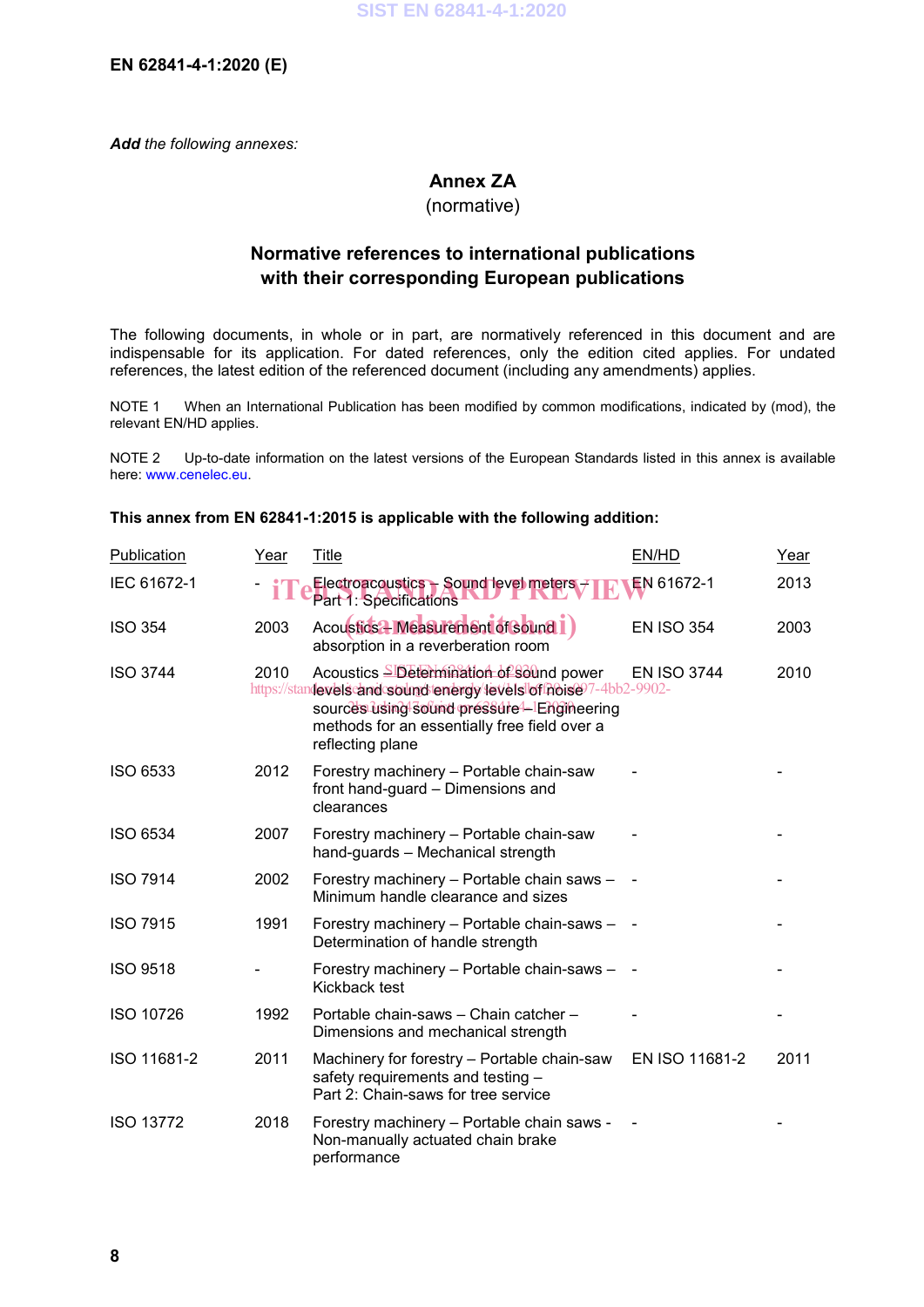## **EN 62841-4-1:2020 (E)**

| Publication      | Year | Title                                                                                                                                                               | EN/HD                    | Year |
|------------------|------|---------------------------------------------------------------------------------------------------------------------------------------------------------------------|--------------------------|------|
| <b>ISO 17080</b> | 2005 | Manually portable agricultural and forestry<br>machines and powered lawn and garden<br>equipment – Design principles for single-<br>panel product safety labels     | $\overline{\phantom{0}}$ |      |
| <b>ISO 22868</b> | 2011 | Forestry and gardening machinery – Noise<br>test code for portable hand-held machines<br>with internal combustion engine -<br>Engineering method (Grade 2 accuracy) | <b>EN ISO 22868</b>      | 2011 |

# iTeh STANDARD PREVIEW (standards.iteh.ai)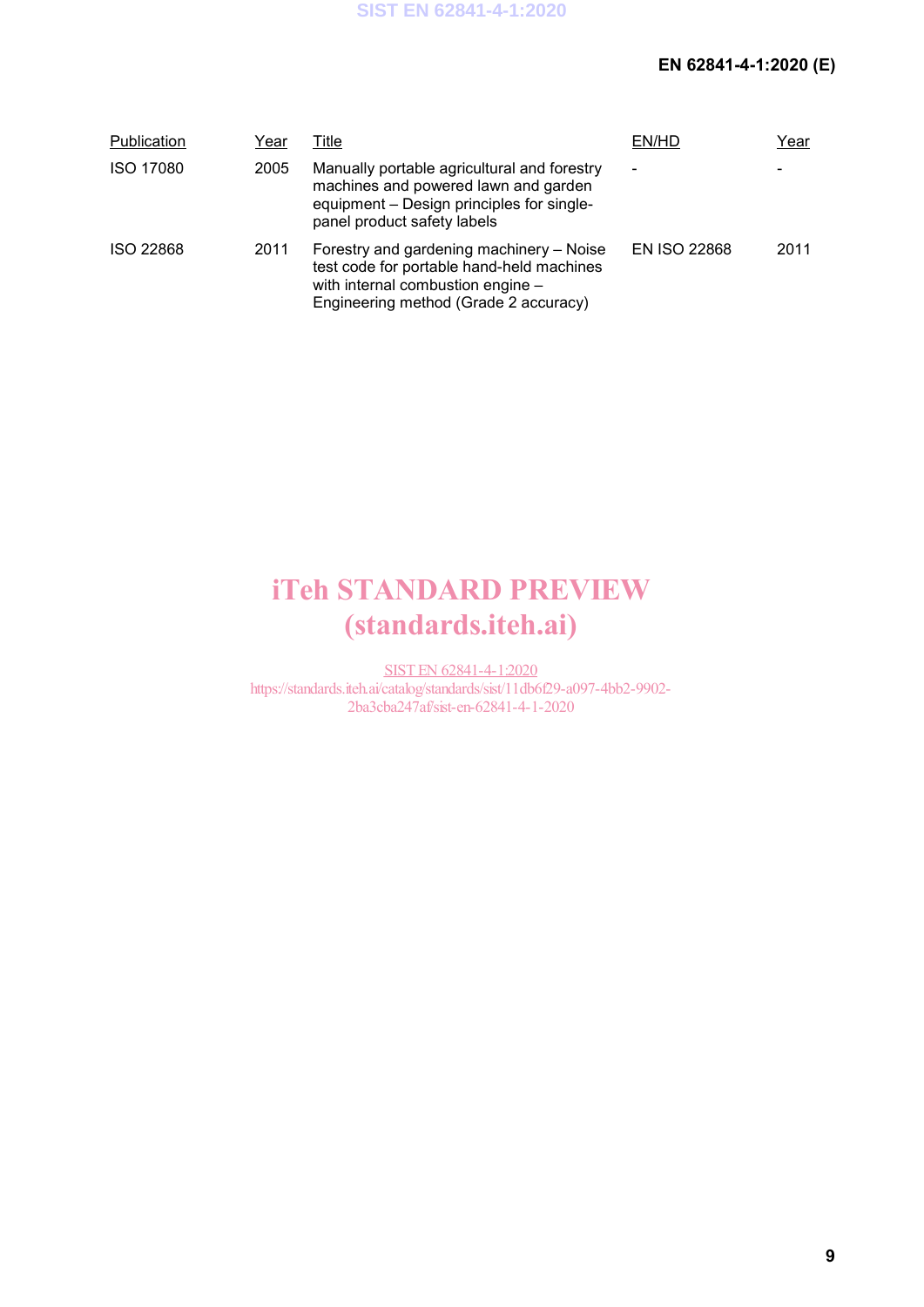## **Annex ZZ**

(informative)

## **Relationship between this European Standard and the essential requirements of Directive 2006/42/EC [2006 OJ L157] aimed to be covered**

This European Standard has been prepared under a Commission's standardisation request M/396 to provide one voluntary means of conforming to essential requirements of Directive 2006/42/EC of the European Parliament and of the Council of 17 May 2006 on machinery, and amending Directive 95/16/EC.

Once this standard is cited in the Official Journal of the European Union under that Directive, compliance with the normative clauses of this standard given in Table ZZ.1 confers, within the limits of the scope of this standard, a presumption of conformity with the corresponding essential requirements of that Directive, and associated EFTA regulations.

| <b>Essential Requirements of</b><br>Directive 2006/42/EC     | Clause(s) / sub-clause(s)<br>of this EN                                                                                                                                                      | <b>Remarks / Notes:</b>               |
|--------------------------------------------------------------|----------------------------------------------------------------------------------------------------------------------------------------------------------------------------------------------|---------------------------------------|
| <b>Clause numbers of Annex 1</b>                             |                                                                                                                                                                                              | <b>Description of</b><br>requirements |
| 1.1.2<br>(Principles of safety integration)                  | standards.iteh.ai)                                                                                                                                                                           |                                       |
| 1.1.3                                                        | 5, $6$ $\frac{1}{2}$ $\frac{1}{6}$ , $\frac{1}{2}$ $\frac{1}{2}$ $\frac{1}{2}$ $\frac{1}{2}$<br>(Materials and products)://standards.iteh.ai/catalog/standards/sist/11db6f29-a097-4bb2-9902- |                                       |
| 1.1.5<br>(Design of machinery to facilitate<br>its handling) | <u>bpg cha2g7atoxist-pg-9084.1-g-1-2020</u>                                                                                                                                                  |                                       |
| 1.1.6<br>(Ergonomics)                                        | 5, 19.5, 19.111, 21.18, K/L.5,<br>K.21.301, L.21.301                                                                                                                                         |                                       |
| 1.2.1<br>(Safety and reliability of control<br>systems)      | 5, 18.6, 18.8, 23.1.6, 23.1.10,<br>23.1.11, 23.3, K/L.5, K.18.6, K/L.18.8,<br>K/L.23.1.10, K.23.1.201, L.18                                                                                  |                                       |
| 1.2.2<br>(Control devices)                                   | 5, 8.5, 8.9, 8.10, 8.11, 21.1, 21.2,<br>21.4, 21.17, 21.18, K/L.5,<br>K.21.17.1.2, L.21                                                                                                      |                                       |
| 1.2.3<br>(Starting)                                          | 5, 21.17, K/L.5, K.21.17.1.2, L.21                                                                                                                                                           |                                       |
| 1.2.4.1<br>(Normal stop)                                     | 5, 21.17, K/L.5, K.21.17.1.2, L.21                                                                                                                                                           |                                       |
| 1.2.6<br>(Failure of the power supply)                       | 5, 21.18.1.Z1, 21.18.2.1, 21.18.101,<br>23.3, K/L.5, L.21                                                                                                                                    |                                       |
| 1.3.2<br>(Risk of break-up during<br>operation)              | 5, 8.14.2 c), 13.1, 14.4, 17, 19.109,<br>19.110, 20, 21.23, 24.11, 24.12,<br>24.13, 27, K/L.5, K/L.13.1, K/L.17,<br>K/L.20, K/L.24.201, K.27.1, L.21                                         |                                       |

#### **Table ZZ.1 – Correspondence between this European Standard and Annex I of Directive 2006/42/EC**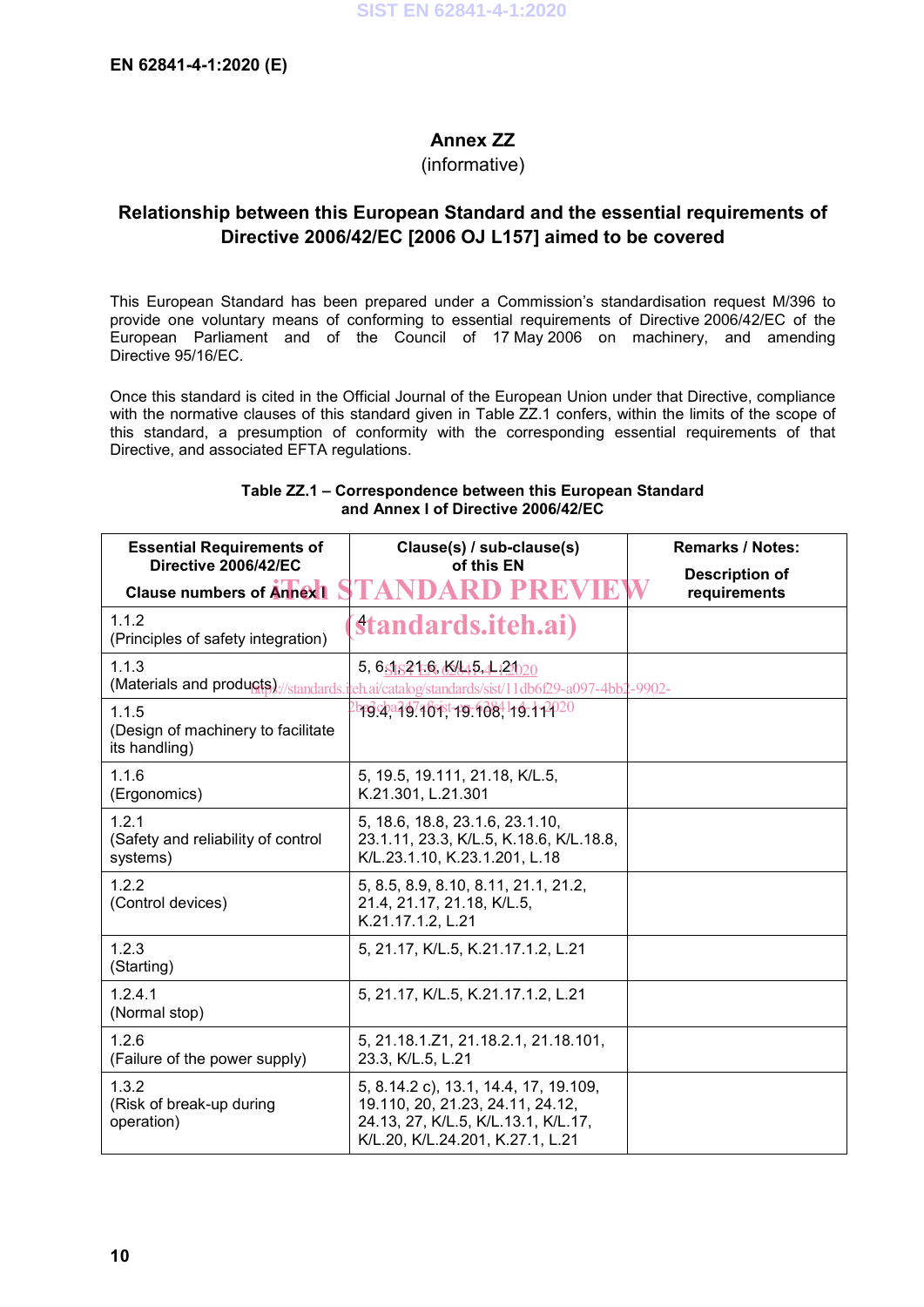| <b>Essential Requirements of</b><br>Directive 2006/42/EC                         | Clause(s) / sub-clause(s)<br>of this EN                                                                                                                                                                                                                                                                                                                                                                                                                                      | <b>Remarks / Notes:</b>               |
|----------------------------------------------------------------------------------|------------------------------------------------------------------------------------------------------------------------------------------------------------------------------------------------------------------------------------------------------------------------------------------------------------------------------------------------------------------------------------------------------------------------------------------------------------------------------|---------------------------------------|
| <b>Clause numbers of Annex I</b>                                                 |                                                                                                                                                                                                                                                                                                                                                                                                                                                                              | <b>Description of</b><br>requirements |
| 1.3.3<br>(Risk due to falling or ejected<br>objects)                             | 5, 18.3, 19.109, 19.110, K/L.5, L.18                                                                                                                                                                                                                                                                                                                                                                                                                                         |                                       |
| 1.3.4<br>(Risks due to surfaces, edges or<br>angles)                             | 19.2, 21.24, L.21                                                                                                                                                                                                                                                                                                                                                                                                                                                            |                                       |
| 1.3.7<br>(Risks related to moving parts)                                         | 5, 19.1, 19.3, 19.102, 19.103, 19.104,<br>19.105, 19.107, 19.108, K/L.5                                                                                                                                                                                                                                                                                                                                                                                                      |                                       |
| 1.3.8.1<br>(Moving transmission parts)                                           | 5, 19.1, 19.3, 19.104, K/L.5                                                                                                                                                                                                                                                                                                                                                                                                                                                 |                                       |
| 1.3.8.2<br>(Moving parts involved in the<br>process)                             | 5, 19.1, 19.102, 19.103, K/L.5                                                                                                                                                                                                                                                                                                                                                                                                                                               |                                       |
| 1.4.1<br>(General requirements (for<br>guards and protective devices))           | 5, 19.1, 19.102, 19.103, 19.104,<br>19.105, 19.107, 19.108, 20.1, 20.2,<br>20.3, 20.4, 20.102, 20.103, 21.22,<br>K/L.5, K.20.1, K.20.3, L.20, L.21                                                                                                                                                                                                                                                                                                                           |                                       |
| 1.4.2.1<br>(Special requirements for fixed.<br>guards)                           | 5, 19.1, 19.9, K/L 5<br>PREVIE<br>standards iteh                                                                                                                                                                                                                                                                                                                                                                                                                             |                                       |
| 1.4.2.3<br>(Special requirements for<br>adjustable guards restricting<br>access) | 5, 19.1, K/L.5<br>SIST EN 62841-4-1:2020<br>/standards.ieh.ai/catalog/standards/sist/11db6f29-a097-4bb2-9902-<br>$247$ af/ejet_en_62841.                                                                                                                                                                                                                                                                                                                                     |                                       |
| 1.5.1<br>(Risks due to electricity supply)                                       | 5, 7, L.7.1, 9, 10, 11, 12, 14, 15, 16,<br>17, 18.1 -18.7, 20.5, 21.3, 21.5 -<br>21.16, 21.19 - 21.22, 21.25 - 21.34,<br>22, 23.1.1 - 23.1.5, 23.1.7 - 23.1.9,<br>23.2, 23.4, 23.5, 24, 25, 26, 27, 28,<br>K/L.5, K.7, K/L.9, K/L.10, K/L.11,<br>K/L.12, K/L.14, K/L.16, K/L.17, K.18.1<br>$-$ K.18.7, K.21.5 $-$ K.21.16, K.21.19 $-$<br>K.21.22, K.21.25 - K.21.34, K/L.22,<br>K/L.24, K/L.25, K/L.26, K.27.1,<br>K/L.28.1, K.28.2, L.18, L.18.201,<br>L.20, L.21, Annex C |                                       |
| 1.5.4<br>(Risks due to errors of fitting)                                        | 5, 8.7, 8.8, 8.13, 8.14.2, 21.7, 21.8,<br>21.19, 27.1, K/L.5, K.8.7, K.8.8,<br>K/L.19.201, K/L.21.201, K/L.21.203,<br>K.27.1, L.21                                                                                                                                                                                                                                                                                                                                           |                                       |
| 1.5.5<br>(Risks due to extreme)<br>temperatures)                                 | 5, 12.5, K/L.5, K.12.1                                                                                                                                                                                                                                                                                                                                                                                                                                                       |                                       |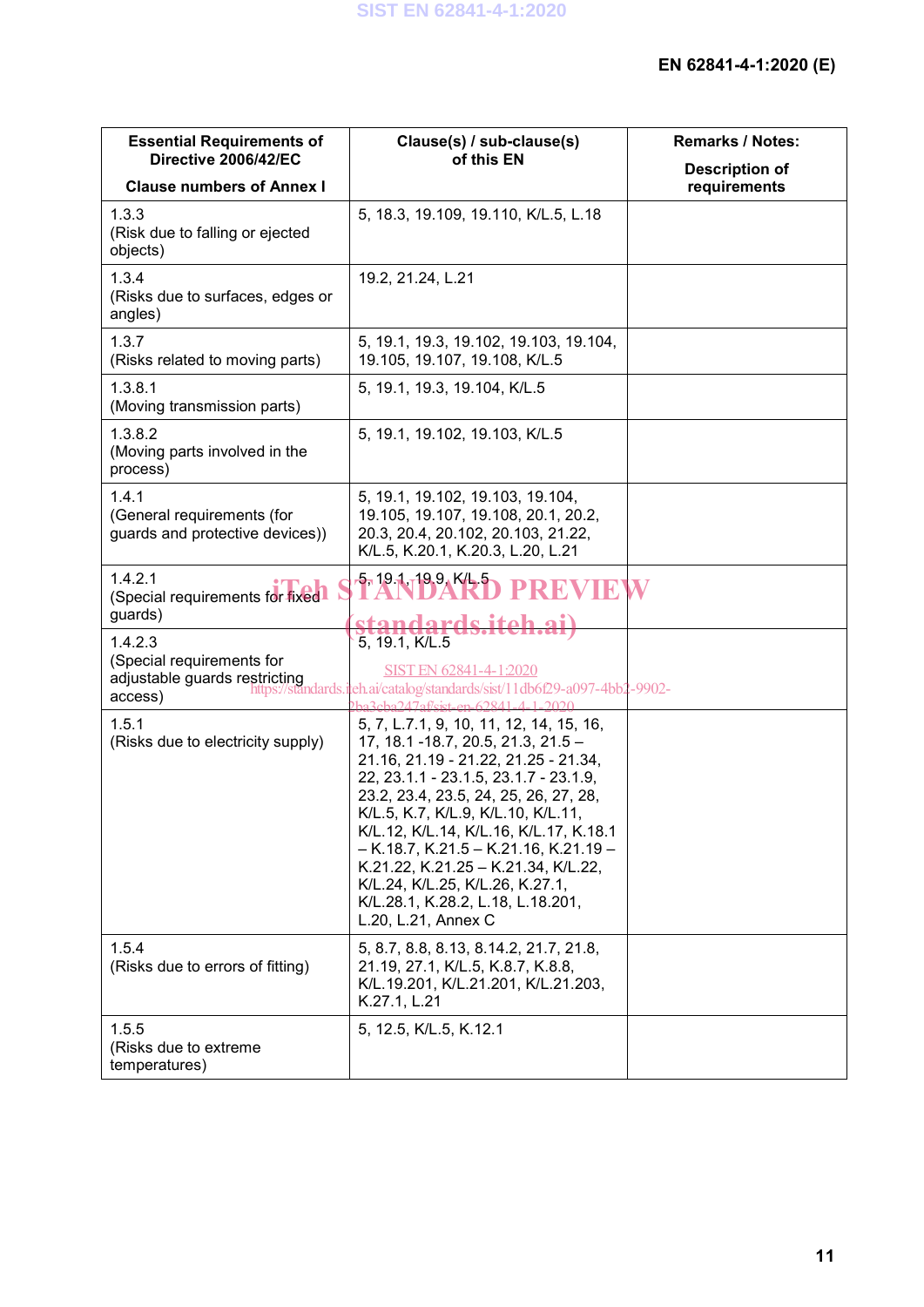| <b>Essential Requirements of</b><br>Directive 2006/42/EC                                   | Clause(s) / sub-clause(s)<br>of this EN                                                                                                                                                                                                                      | <b>Remarks / Notes:</b>               |
|--------------------------------------------------------------------------------------------|--------------------------------------------------------------------------------------------------------------------------------------------------------------------------------------------------------------------------------------------------------------|---------------------------------------|
| <b>Clause numbers of Annex I</b>                                                           |                                                                                                                                                                                                                                                              | <b>Description of</b><br>requirements |
| 1.5.6<br>(Risks due to fire)                                                               | 5, 13, 18.1, 18.2, 18.4, 18.6, 28.1,<br>K/L.5, K/L.13, K/L.12.201, K.18.1,<br>K.18.6, K/L.18.201, K/L.18.202,<br>K/L.18.203, K.20.1, K.20.3,<br>K/L.21.201, K/L.21.203, K/L.23.201,<br>K/L.23.202, K/L.28.1, L.18, L.18.204,<br>L.20.201, L.20.202, L.28.201 |                                       |
| 1.5.7<br>(Risks due to explosion)                                                          | 5, K/L.5, K/L.12.201, K.18.201,<br>K/L.18.202, K/L.18.203, K/L.19.202,<br>K.20.1, K.20.3, K/L.21.202,<br>K/L.21.203, L.18.204, L.20.201,<br>L.20.202                                                                                                         |                                       |
| 1.5.8<br>(Risks due to noise)                                                              | 1.2.21                                                                                                                                                                                                                                                       |                                       |
| 1.5.9<br>(Risks due to vibrations)                                                         | 1.3.Z1                                                                                                                                                                                                                                                       |                                       |
| 1.5.10<br>(Risks due to radiation)                                                         | 5, 6.1, 6.3, K/L.5                                                                                                                                                                                                                                           |                                       |
| 1.5.11<br>(Risks due to external radiation)                                                | 5, 18.8 K/L.3, K/L.18.8 REVIE                                                                                                                                                                                                                                | W                                     |
| 1.5.12<br>(Risks due to laser radiation)                                                   | standards.iteh.all                                                                                                                                                                                                                                           |                                       |
| 1.6.1<br>(Machinery maintenance) / standards.i                                             | 24. N.R. 21.18, 21.01, 1, 21.18, Z101                                                                                                                                                                                                                        | 7-4bb2-9902-                          |
| 1.6.3<br>(Isolation of energy sources)                                                     | 24.1, K.21.18.Z101, L.21.18.Z101                                                                                                                                                                                                                             |                                       |
| 1.7.1<br>(Information and warnings on<br>machinery)                                        | 8.1, 8.4, 8.6, K/L.8.1, K/L.8.2                                                                                                                                                                                                                              |                                       |
| 1.7.1.1<br>(Information and information<br>devices)                                        | 8.2, 8.4, K/L.8.4                                                                                                                                                                                                                                            |                                       |
| 1.7.2<br>(Warning of residual risks)                                                       | 8.2                                                                                                                                                                                                                                                          |                                       |
| 1.7.3<br>(Marking of machinery)                                                            | 8.3, 8.4, 8.12, K/L.8.3, K/L.8.4                                                                                                                                                                                                                             |                                       |
| 1.7.4<br>(Instructions)                                                                    | 8.14, K/L.8.14.1.1, K/L.8.14.2                                                                                                                                                                                                                               |                                       |
| 2.2.1<br>(General requirements for<br>portable hand-held and/or hand-<br>guided machinery) | 5, 19.4, 19.5, 19.101, 21.18, K/L.5,<br>L.21                                                                                                                                                                                                                 |                                       |
| 2.2.1.1<br>(Instructions for portable hand-<br>held and/or hand-guided<br>machinery)       | 5, 8.14.2 Za) 3), I.3.6.2, K/L.5                                                                                                                                                                                                                             |                                       |